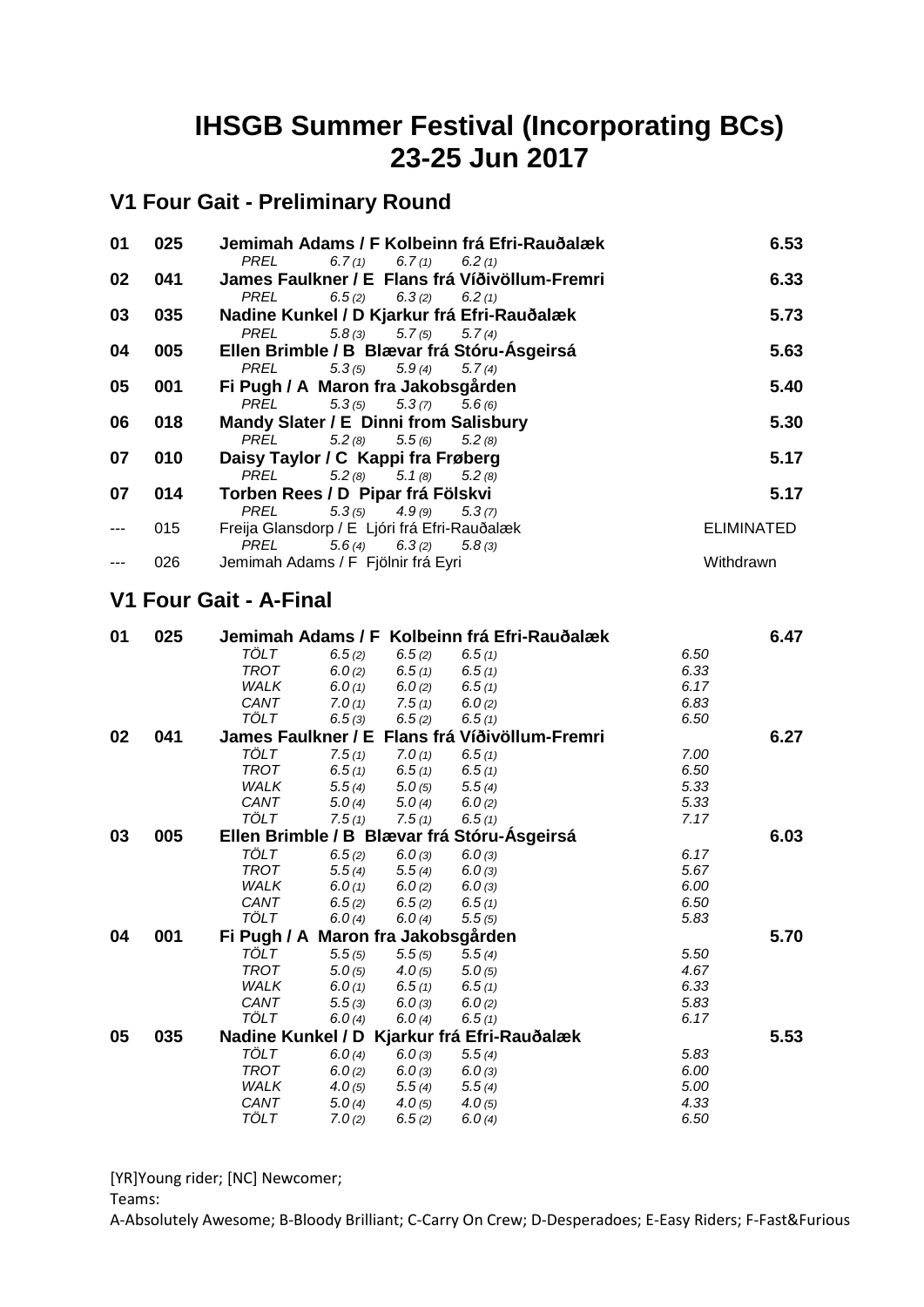### **V5 Four Gait - Preliminary Round**

| 01 | 021 | Nadene Butler / E Sóldís frá Miðhópi                                                  | 4.10      |
|----|-----|---------------------------------------------------------------------------------------|-----------|
| 02 | 033 | PREL<br>$3.9(1)$ $3.8(1)$<br>4.6(2)<br>Catherine Holland / E Svipur from Siamber Wen  | 3.83      |
| 03 | 007 | $3.1(5)$ $3.5(2)$<br>PREL<br>4.9(1)<br>Anna Whittome / D Keila from West End          | 3.70      |
| 04 | 029 | PREL<br>$3.6(2)$ $3.1(4)$ $4.4(3)$<br>Martine Bye-Duke [NC] / B Lois from Siamber Wen | 3.63      |
| 05 | 013 | $3.5(3)$ $3.1(4)$ $4.3(4)$<br>PREL<br>Cristina Edwards [YR] / D Kvika frá Káragerði   | 3.47      |
| 06 | 031 | $3.4(4)$ $3.4(3)$<br>PREL<br>3.6(5)<br>Jane Henson [NC] / A Jörð frá Kjarnholtum I    | 2.30      |
|    | 012 | PREL<br>$2.8(6)$ $1.8(6)$<br>2.3(6)<br>Barry Laker [NC] / F Óðinn from Ampfield       | Withdrawn |

### **V5 Four Gait – A-Final**

| 01 | 021 | Nadene Butler / Sóldís frá Miðhópi / E  |                                                   |      | 4.67 |  |
|----|-----|-----------------------------------------|---------------------------------------------------|------|------|--|
|    |     | Tölt                                    | $3.5 - 4.0 - 3.0 -$                               | 3.50 |      |  |
|    |     | Trot                                    | $4.0 - 4.5 - 5.0 -$                               | 4.50 |      |  |
|    |     | Walk                                    | $6.0 - 6.0 - 5.5 - -$                             | 5.83 |      |  |
|    |     | Canter                                  | $4.5 - 5.0 - 5.0 -$                               | 4.83 |      |  |
| 02 | 033 |                                         | Catherine Holland / Svipur from Siamber Wen / E   |      | 4.17 |  |
|    |     | Tölt                                    | $4.0 - 3.0 - 4.5 -$                               | 3.83 |      |  |
|    |     | Trot                                    | $4.0 - 3.5 - 4.5 -$                               | 4.00 |      |  |
|    |     | Walk                                    | $4.0 - 4.5 - 5.0 -$                               | 4.50 |      |  |
|    |     | Canter                                  | $4.0 - 4.0 - 5.0 -$                               | 4.33 |      |  |
| 03 | 013 |                                         | Cristina Edwards [YR] / Kvika frá Káragerði / D   |      | 3.92 |  |
|    |     | Tölt                                    | $4.5 - 4.5 - 5.0 -$                               | 4.67 |      |  |
|    |     | Trot                                    | $4.0 - 4.5 - 5.0 -$                               | 4.50 |      |  |
|    |     | Walk                                    | $4.5 - 5.0 - 5.0 -$                               | 4.83 |      |  |
|    |     | Canter                                  | $0.0 - 0.0 - 5.0 -$                               | 1.67 |      |  |
| 04 | 007 | Anna Whittome / Keila from West End / D |                                                   |      |      |  |
|    |     | Tölt                                    | $5.0 - 4.5 - 4.0 -$                               | 4.50 |      |  |
|    |     | Trot                                    | $3.5 - 3.0 - 4.0 -$                               | 3.50 |      |  |
|    |     | Walk                                    | $5.5 - 5.0 - 4.5 -$                               | 5.00 |      |  |
|    |     | Canter                                  | $2.0 - 0.0 - 0.0 -$                               | 0.67 |      |  |
| 05 | 029 |                                         | Martine Bye-Duke [NC] / Lois from Siamber Wen / B |      | 3.17 |  |
|    |     | Tölt                                    | $4.5 - 2.0 - 4.5 -$                               | 3.67 |      |  |
|    |     | Trot                                    | $1.0 - 2.5 - 2.0 -$                               | 1.83 |      |  |
|    |     | Walk                                    | $4.0 - 4.0 - 4.0 -$                               | 4.00 |      |  |
|    |     | Canter                                  | $3.0 - 2.5 - 4.0 -$                               | 3.17 |      |  |

#### **YV5 – Youth Four Gait – A-Final**

| 01 | 013 | Cristina Edwards [YR] / Kvika frá Káragerði / D |                       |      |  |  |  |
|----|-----|-------------------------------------------------|-----------------------|------|--|--|--|
|    |     | Tölt                                            | $4.5 - 4.5 - 5.0 - -$ | 4.67 |  |  |  |
|    |     | Trot                                            | $4.0 - 4.5 - 5.0 -$   | 4.50 |  |  |  |
|    |     | Walk                                            | $4.5 - 5.0 - 5.0 - -$ | 4.83 |  |  |  |
|    |     | Canter                                          | $0.0 - 0.0 - 5.0 - -$ | 1.67 |  |  |  |

[YR]Young rider; [NC] Newcomer;

Teams: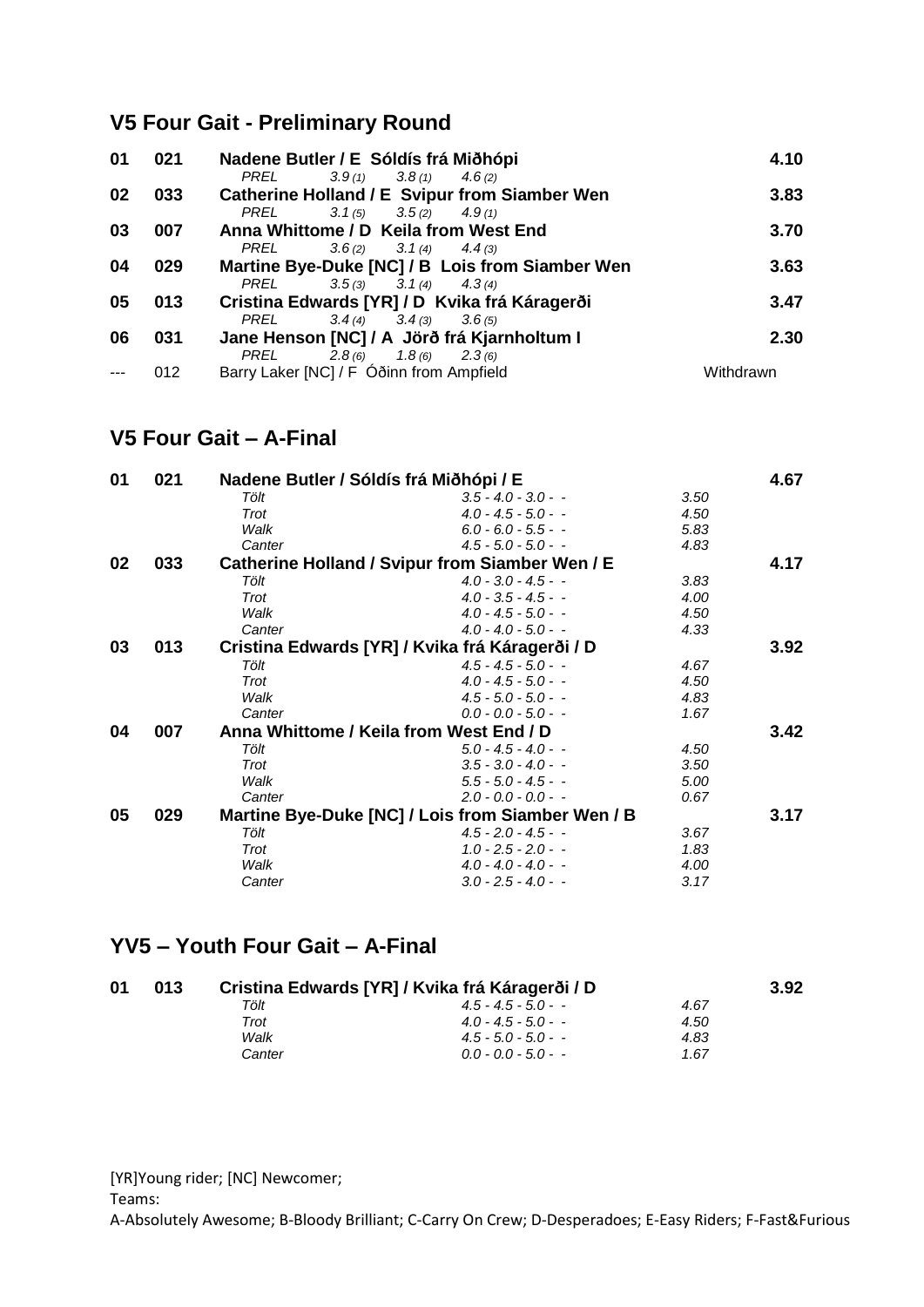## **V3 Four Gait - Preliminary Round**

| 01 | 044 | Charlotte Cook / B Dimma frá Hólabaki<br>$4.9(1)$ $5.5(1)$ $5.4(1)$<br>PREL      | 5.27 |
|----|-----|----------------------------------------------------------------------------------|------|
| 02 | 008 | Fiona Tyson / F Gola from Bridford<br>PREL $4.3(3)$ $4.8(4)$ $5.1(2)$            | 4.73 |
| 03 | 022 | Phil Butler / C Barri frá Efri-Gegnishólum                                       | 4.67 |
| 04 | 006 | $4.6(2)$ $4.9(2)$ $4.5(6)$<br>PREL<br>Rona Frame / B Hólmar frá Oddhòli          | 4.63 |
| 05 | 016 | $4.3(3)$ $4.6(5)$ $5.0(3)$<br>PREL<br>Luan Crawford / F Merkúr fra Ellevad       | 4.60 |
| 06 | 011 | PREL $4.0(5)$ $4.9(2)$ $4.9(4)$<br>Ellen Knight / E Tígull frá Efri-Þverá        | 4.23 |
| 07 | 002 | $3.5(6)$ $4.4(6)$ $4.8(5)$<br>PREL<br>Peter Heathcote / B Svali from Tockholes   | 4.00 |
| 08 | 003 | PREL<br>$3.2(8)$ $4.3(7)$ $4.5(6)$<br>Katherine Heathcote / A Svipur from Caehaf | 3.80 |
|    |     | PREL<br>$3.4(7)$ $3.9(8)$ $4.1(8)$                                               |      |
| 09 | 047 | David Savage / E Eldur fra Saudadalsa<br>$2.7(9)$ $3.5(9)$<br>PREL<br>3.9(9)     | 3.37 |

#### **V3 Four Gait - A-Final**

| 01 | 022 |                                        |           |        | Phil Butler / C Barri frá Efri-Gegnishólum |           | 5.03              |
|----|-----|----------------------------------------|-----------|--------|--------------------------------------------|-----------|-------------------|
|    |     | TÖLT                                   | 4.5(2)    | 4.5(2) | 4.5(3)                                     | 4.50      |                   |
|    |     | <b>TROT</b>                            | 4.0(2)    | 4.5(3) | 4.5(4)                                     | 4.33      |                   |
|    |     | <b>WALK</b>                            | 6.0(1)    | 6.0(1) | 5.5(1)                                     | 5.83      |                   |
|    |     | CANT                                   | 5.5(1)    | 5.0(2) | 5.5(1)                                     | 5.33      |                   |
|    |     | <b>MEDI</b>                            | 5.5(1)    | 5.5(1) | 4.5(3)                                     | 5.17      |                   |
| 02 | 008 | Fiona Tyson / F Gola from Bridford     |           |        |                                            |           | 4.97              |
|    |     | TÖLT                                   | 4.5(2)    | 4.5(2) | 5.0(1)                                     | 4.67      |                   |
|    |     | <b>TROT</b>                            | 5.0(1)    | 5.5(1) | 5.0(2)                                     | 5.17      |                   |
|    |     | WALK                                   | 5.5(2)    | 5.0(2) | 5.5(1)                                     | 5.33      |                   |
|    |     | CANT                                   | 4.5(3)    | 4.5(3) | 5.0(2)                                     | 4.67      |                   |
|    |     | <b>MEDI</b>                            | 4.5(3)    | 5.0(2) | 5.5(1)                                     | 5.00      |                   |
| 03 | 016 | Luan Crawford / F Merkúr fra Ellevad   |           |        |                                            |           | 4.80              |
|    |     | TÖLT                                   | 4.0(4)    | 4.5(2) | 4.5(3)                                     | 4.33      |                   |
|    |     | <b>TROT</b>                            | 4.0(2)    | 5.5(1) | 5.5(1)                                     | 5.00      |                   |
|    |     | <b>WALK</b>                            | 4.5(4)    | 5.0(2) | 4.5(4)                                     | 4.67      |                   |
|    |     | CANT                                   | 5.0(2)    | 5.5(1) | 4.5(4)                                     | 5.00      |                   |
|    |     | <b>MEDI</b>                            | 5.0(2)    | 5.0(2) | 5.0(2)                                     | 5.00      |                   |
| 04 | 011 | Ellen Knight / E Tígull frá Efri-Þverá |           |        |                                            |           | 3.20              |
|    |     | <b>TÖLT</b>                            | 3.5(5)    | 4.0(5) | 4.0(5)                                     | 3.83      |                   |
|    |     | <b>TROT</b>                            | 4.0 $(2)$ | 4.5(3) | 5.0(2)                                     | 4.50      |                   |
|    |     | <b>WALK</b>                            | 4.5(4)    | 4.5(4) | 5.0(3)                                     | 4.67      |                   |
|    |     | CANT                                   | 0.0(5)    | 0.0(5) | 0.0(5)                                     | 0.00      |                   |
|    |     | <b>MEDI</b>                            | 2.0(4)    | 3.5(4) | 3.5(4)                                     | 3.00      |                   |
|    | 006 | Rona Frame / B Hólmar frá Oddhòli      |           |        |                                            |           | <b>ELIMINATED</b> |
|    |     | TÖLT                                   | 5.0(1)    | 5.0(1) | 5.0(1)                                     | 5.00      |                   |
|    |     | <b>TROT</b>                            | 2.0(5)    | 3.0(5) | 4.0(5)                                     | 3.00      |                   |
|    |     | WALK                                   | 5.0(3)    | 4.0(5) | 4.5(4)                                     | 4.50      |                   |
|    |     | CANT                                   | 3.5(4)    | 4.5(3) | 5.0(2)                                     | 4.33      |                   |
|    |     | <b>MEDI</b>                            | 0.0(5)    | 0.0(5) | 0.0(5)                                     | 0.00      |                   |
|    | 044 | Charlotte Cook / B Dimma frá Hólabaki  |           |        |                                            | Withdrawn |                   |

[YR]Young rider; [NC] Newcomer;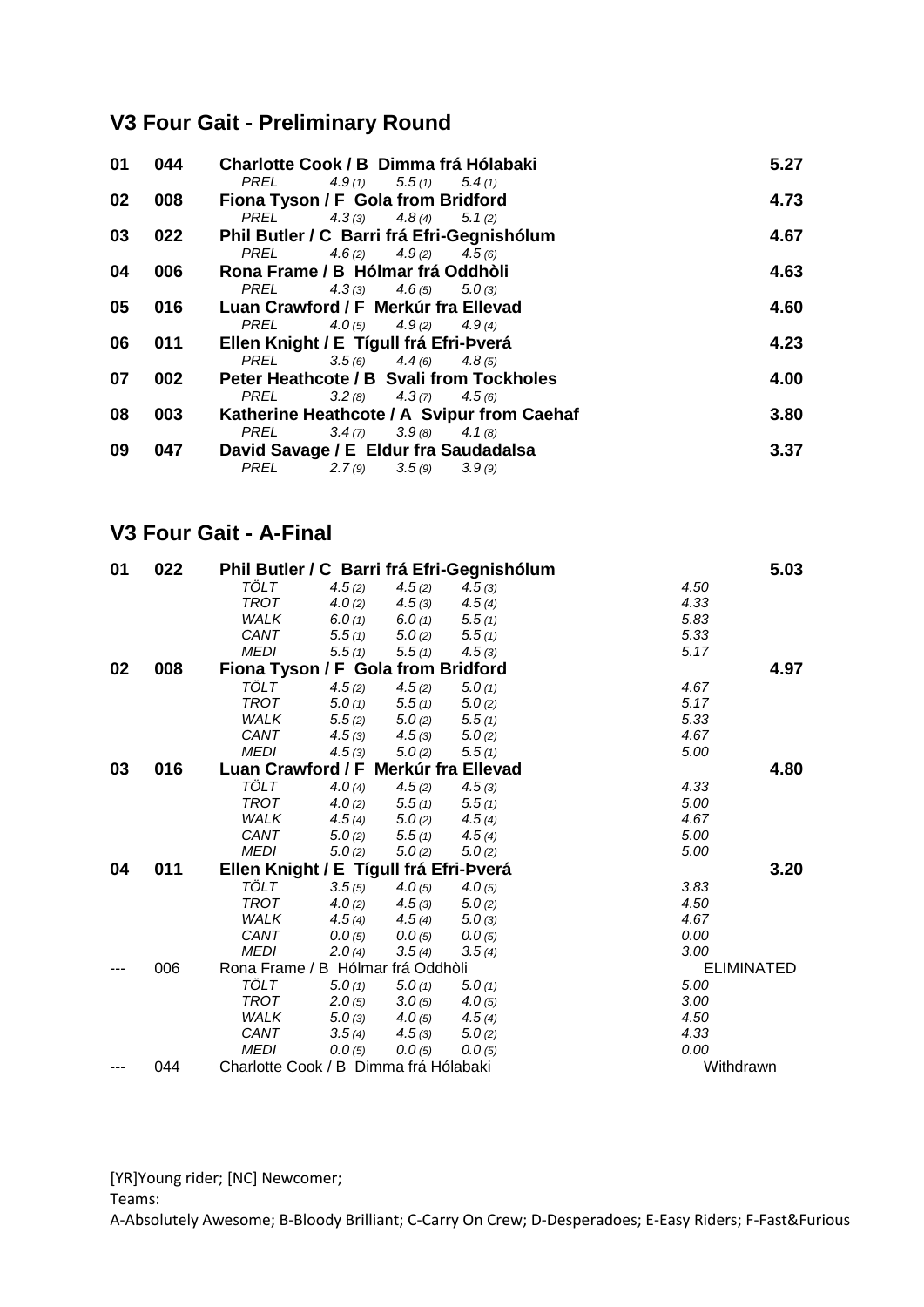## **BF4 Best of Four - Preliminary Round**

| 01 | 010 | Daisy Taylor / C Kappi fra Frøberg<br>PREL<br>6.3(1)          | 6.30      |
|----|-----|---------------------------------------------------------------|-----------|
| 02 | 018 | Mandy Slater / E Dinni from Salisbury<br>PREL<br>6.0(2)       | 6.00      |
| 03 | 014 | Torben Rees / D Pipar frá Fölskvi                             | 5.30      |
| 04 | 003 | PREL<br>5.3(3)<br>Katherine Heathcote / A Svipur from Caehaf  | 4.70      |
| 05 | 002 | PREL<br>4.7(4)<br>Peter Heathcote / B Svali from Tockholes    | 4.60      |
| 06 | 031 | PREL<br>4.6(5)<br>Jane Henson [NC] / A Jörð frá Kjarnholtum I | 2.70      |
|    |     | PREL<br>2.7(6)                                                |           |
|    | 011 | Ellen Knight / E Tígull frá Efri-Þverá                        | Withdrawn |

# **F1 Five Gait - Preliminary Round**

| 01 | 027 | Mike Adams / C Kafteinn frá Kommu     |           |        |                                          |      | 6.40 |
|----|-----|---------------------------------------|-----------|--------|------------------------------------------|------|------|
|    |     | <b>PREL</b>                           | 6.1(1)    | 6.6(1) | 6.5(1)                                   |      |      |
| 02 | 042 | James Faulkner / E Perla från Smara 1 |           |        |                                          |      | 6.13 |
|    |     | <b>PREL</b>                           | 6.1 $(1)$ | 6.3(2) | 6.0(2)                                   |      |      |
| 03 | 024 |                                       |           |        | Jemimah Adams / F Háfeti frá Hurðarbaki  |      | 5.83 |
|    |     | <b>PREL</b>                           | 5.6(3)    | 6.0(3) | 5.9(3)                                   |      |      |
| 04 | 039 |                                       |           |        | Aidan Carson [YR] / F Óðinn from Inchree |      | 5.57 |
|    |     | <b>PREL</b>                           | 5.5(4)    | 5.9(4) | 5.3(4)                                   |      |      |
| 05 | 020 | Smari Slater / F Venja frá Grund 2    |           |        |                                          |      | 3.00 |
|    |     | <b>PREL</b>                           | 2.9(5)    | 3.2(5) | 2.9(5)                                   |      |      |
|    |     | <b>F1 Five Gait - A-Final</b>         |           |        |                                          |      |      |
| 01 | 024 |                                       |           |        | Jemimah Adams / F Háfeti frá Hurðarbaki  |      | 6.10 |
|    |     | <b>TÖLT</b>                           | 6.0(3)    | 6.0(2) | 6.0(3)                                   | 6.00 |      |
|    |     | <b>TROT</b>                           | 5.0(2)    | 5.5(2) | 6.0(1)                                   | 5.50 |      |
|    |     | WALK                                  | 6.0(2)    | 6.0(3) | 5.5(3)                                   | 5.83 |      |
|    |     | CANT                                  | 6.0(1)    | 6.0(1) | 6.0(1)                                   | 6.00 |      |
|    |     | <b>RACI</b>                           | 6.5(1)    | 7.0(1) | 6.5(1)                                   | 6.67 |      |
| 02 | 042 | James Faulkner / E Perla från Smara 1 |           |        |                                          |      | 6.00 |
|    |     | TÖLT                                  | 7.0(1)    | 6.5(1) | 6.5(1)                                   | 6.67 |      |
|    |     | <b>TROT</b>                           | 5.5(1)    | 6.0(1) | 5.5(3)                                   | 5.67 |      |
|    |     | WALK                                  | 5.0(4)    | 4.0(5) | 5.5(3)                                   | 4.83 |      |
|    |     | CANT                                  | 4.5(2)    | 5.5(2) | 5.5(2)                                   | 5.17 |      |
|    |     | RACI                                  | 6.5(1)    | 7.0(1) | 6.0(3)                                   | 6.50 |      |
| 03 | 039 |                                       |           |        | Aidan Carson [YR] / F Oðinn from Inchree |      | 5.57 |
|    |     | <b>TÖLT</b>                           | 5.5(4)    | 5.0(5) | 5.5(5)                                   | 5.33 |      |
|    |     | <b>TROT</b>                           | 5.0(2)    | 5.0(3) | 5.0(4)                                   | 5.00 |      |
|    |     | WALK                                  | 6.0(2)    | 6.5(1) | 6.0(2)                                   | 6.17 |      |
|    |     | CANT                                  | 4.0 $(4)$ | 4.5(4) | 5.0(3)                                   | 4.50 |      |
|    |     | RACI                                  | 6.0(3)    | 6.5(3) | 6.5(1)                                   | 6.33 |      |
| 04 | 020 | Smari Slater / F Venja frá Grund 2    |           |        |                                          |      | 5.17 |
|    |     | TÖLT                                  | 5.5(4)    | 5.5(4) | 6.0(3)                                   | 5.67 |      |
|    |     | <b>TROT</b>                           | 4.5(4)    | 3.0(4) | 4.5(5)                                   | 4.00 |      |
|    |     | WALK                                  | 4.5(5)    | 5.0(4) | 4.5(5)                                   | 4.67 |      |
|    |     | CANT                                  | 4.5(2)    | 5.0(3) | 4.0 $(4)$                                | 4.50 |      |
|    |     | <b>RACI</b>                           | 6.0(3)    | 6.0(4) | 5.5(4)                                   | 5.83 |      |
| 05 | 027 | Mike Adams / C Kafteinn frá Kommu     |           |        |                                          |      | 4.64 |
|    |     | TÖLT                                  | 6.5(2)    | 6.0(2) | 6.5(1)                                   | 6.33 |      |
|    |     | <b>TROT</b>                           | 4.0(5)    | 2.0(5) | 6.0(1)                                   | 4.00 |      |
|    |     | WALK                                  | 6.5(1)    | 6.5(1) | 6.5(1)                                   | 6.50 |      |

[YR]Young rider; [NC] Newcomer;

Teams: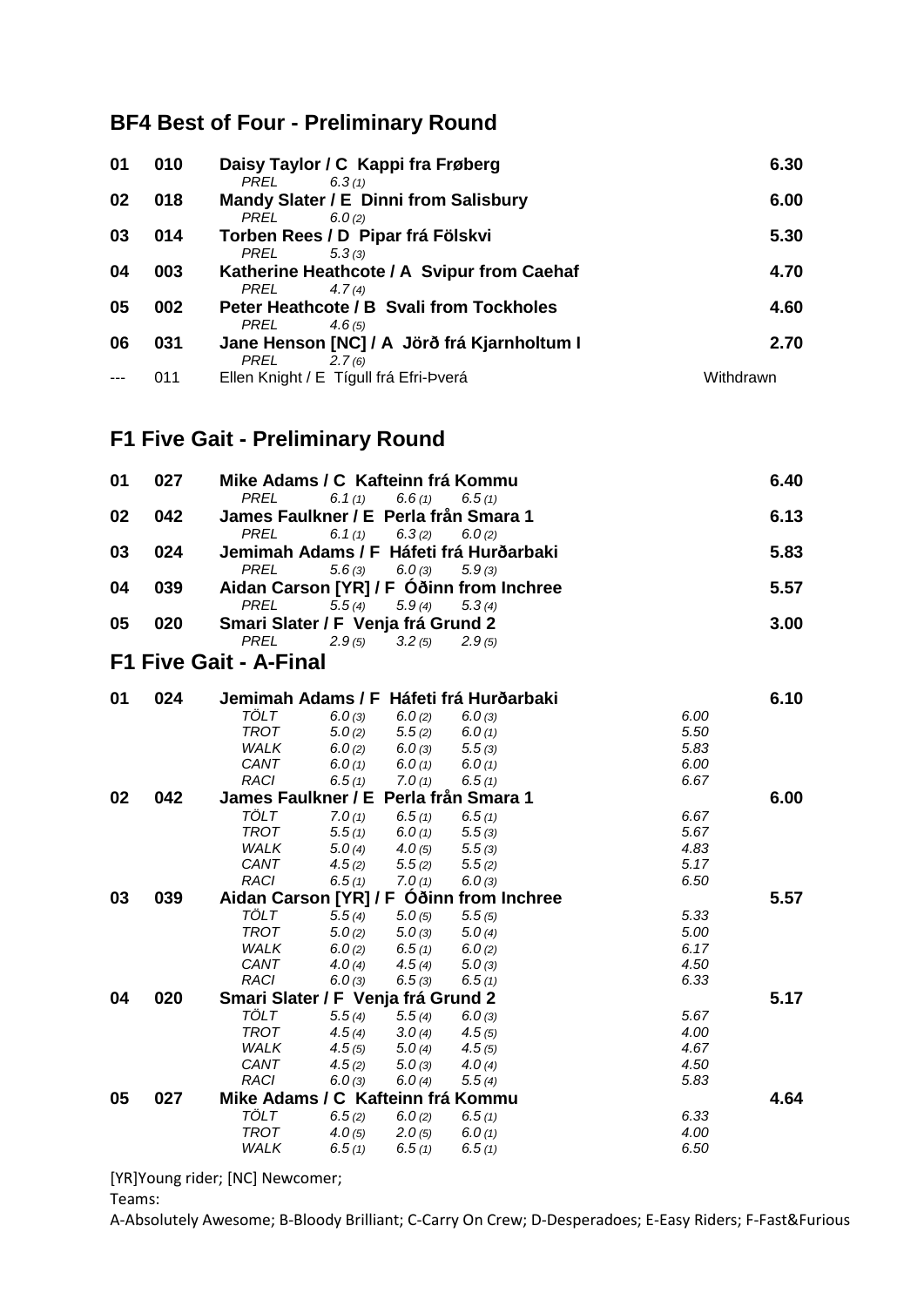| CANT        | $3.0(5)$ $4.0(5)$ $4.0(4)$ | 3.67 |
|-------------|----------------------------|------|
| <b>RACI</b> | $3.0(5)$ $3.5(5)$ $2.0(5)$ | 2.83 |

## **F2 Five Gait - Preliminary Round**

| 01 | 028 | <b>Yvonne Archibald / A Magnus from Etal Rhodes</b> | 3.23      |
|----|-----|-----------------------------------------------------|-----------|
|    |     | PREL $3.1(1)$ $2.8(2)$ $3.8(1)$                     |           |
| 02 |     | 017 Luan Crawford / F Björt frá Götu                | 2.77      |
|    |     | PREL $2.4(2)$ $3.1(1)$ $2.8(3)$                     |           |
| 03 | 032 | Karen Smith [NC] / D Tinna from Solva               | 2.40      |
|    |     | PREL $1.6(3)$ $2.3(3)$ $3.3(2)$                     |           |
|    | 040 | Sandy Carson [YR] / A Lipurtá from Etal Rhodes      | Withdrawn |

#### **F2 Five Gait - A-Final**

| 01 | 028 |                                  |           |           | Yvonne Archibald / A Magnus from Etal Rhodes |      | 3.31 |
|----|-----|----------------------------------|-----------|-----------|----------------------------------------------|------|------|
|    |     | TÖLT                             | 4.5(1)    | 4.0(1)    | 4.0(1)                                       | 4.17 |      |
|    |     | TROT                             | 3.5(1)    | 2.0(3)    | 2.0(3)                                       | 2.50 |      |
|    |     | <b>WALK</b>                      | 5.0(1)    | 4.5(2)    | 4.5(2)                                       | 4.67 |      |
|    |     | CANT                             | 4.0 $(1)$ | 4.5(1)    | 4.5(1)                                       | 4.33 |      |
|    |     | <b>RACI</b>                      | 2.0(2)    | 2.0(1)    | 1.0(1)                                       | 1.67 |      |
| 02 | 017 | Luan Crawford / F Björt frá Götu |           |           |                                              |      | 2.83 |
|    |     | TÖLT                             | 3.0(3)    | 3.0(2)    | 4.0(1)                                       | 3.33 |      |
|    |     | TROT                             | 3.0(3)    | 4.0 $(2)$ | 4.0(2)                                       | 3.67 |      |
|    |     | <b>WALK</b>                      | 4.5(2)    | 5.0(1)    | 5.0(1)                                       | 4.83 |      |
|    |     | CANT                             | 3.0(2)    | 4.5(1)    | 4.5(1)                                       | 4.00 |      |
|    |     | <b>RACI</b>                      | 1.0(3)    | 0.0(3)    | 0.0(3)                                       | 0.33 |      |
| 03 | 032 | Karen Smith [NC] / D             |           |           | <b>Tinna from Solva</b>                      |      | 2.62 |
|    |     | TÖLT                             | 3.5(2)    | 2.5(3)    | 3.0(3)                                       | 3.00 |      |
|    |     | TROT                             | 3.5(1)    | 4.5(1)    | 4.5(1)                                       | 4.17 |      |
|    |     | <b>WALK</b>                      | 1.0(3)    | 1.0(3)    | 2.5(3)                                       | 1.50 |      |
|    |     | CANT                             | 3.0(2)    | 3.0(3)    | 4.0(3)                                       | 3.33 |      |
|    |     | <b>RACI</b>                      | 2.5(1)    | 2.0(1)    | 0.5(2)                                       | 1.67 |      |

## **T8 Tölt - Preliminary Round**

| 01             | 013 | Cristina Edwards [YR] / D Kvika frá Káragerði   | 4.43      |
|----------------|-----|-------------------------------------------------|-----------|
|                |     | $4.3(1)$ $4.5(1)$<br>PREL<br>4.5(2)             |           |
| 02             | 007 | Anna Whittome / D Keila from West End           | 4.00      |
|                |     | 4.0 (3) $3.0(4)$ $5.0(1)$<br>PREL               |           |
| 03             | 012 | Barry Laker [NC] / F Óðinn from Ampfield        | 3.53      |
|                |     | PREL $3.8(5)$ $2.8(6)$ $4.0(3)$                 |           |
| 03             | 032 | Karen Smith [NC] / D Tinna from Solva           | 3.53      |
|                |     | $2.5(8)$ $4.3(2)$ $3.8(4)$<br>PREL              |           |
| 05             | 028 | Yvonne Archibald / A Magnus from Etal Rhodes    | 3.37      |
|                |     | PREL<br>$4.3(1)$ $2.3(7)$ $3.5(5)$              |           |
| 06             | 029 | Martine Bye-Duke [NC] / B Lois from Siamber Wen | 3.33      |
|                |     | PREL $4.0(3)$ $3.0(4)$ $3.0(7)$                 |           |
| 06             | 038 | H Ashford [NC] / B Oskadís frá Kópareykjum      | 3.33      |
|                |     | PREL $3.0(7)$ $3.5(3)$ $3.5(5)$                 |           |
| 08             | 031 | Jane Henson [NC] / A Jörð frá Kjarnholtum I     | 2.37      |
|                |     | $3.3(6)$ $1.0(8)$ $2.8(8)$<br>PREL              |           |
| $---$          | 004 | Lesley Dellar [NC] / C Siður frá Kópavogi       | Withdrawn |
| $---$          | 009 | Kate Jackson [NC] / A Solmyrkvi from Caehaf     | Withdrawn |
| $\overline{a}$ | 037 | Debbie Ede [NC] / C Assa frá Aðalbóli 1         | Withdrawn |

[YR]Young rider; [NC] Newcomer;

Teams: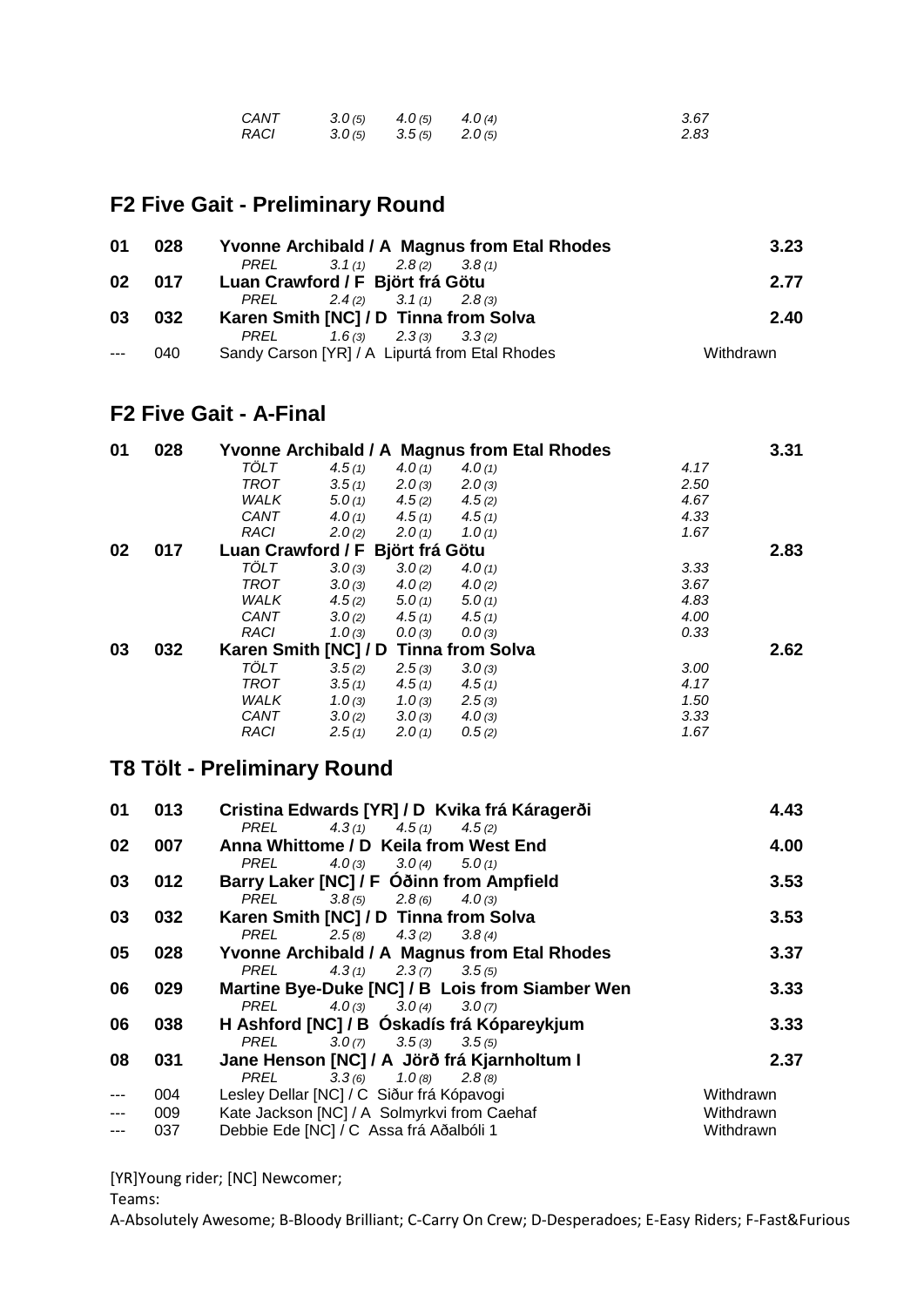### **YT8 Tölt – Youth A-Final**

| 01 013 | Cristina Edwards [YR] / D Kvika frá Káragerði | 4.25                       |  |       |  |
|--------|-----------------------------------------------|----------------------------|--|-------|--|
|        | LEFT                                          | $4.0(1)$ $4.5(1)$ $4.5(1)$ |  | 4.33  |  |
|        | <i>RIGH</i>                                   | $4.0(2)$ $4.0(1)$ $4.5(1)$ |  | 4 1 7 |  |

#### **T8 Tölt – A-Final**

| 01 | 007 |             |        |           | Anna Whittome / D Keila from West End        |      | 3.75 |
|----|-----|-------------|--------|-----------|----------------------------------------------|------|------|
|    |     | <i>LEFT</i> | 4.0(1) | 3.0(4)    | 4.0(3)                                       | 3.67 |      |
|    |     | <b>RIGH</b> | 3.0(4) | 4.0 $(1)$ | 4.5(1)                                       | 3.83 |      |
| 02 | 028 |             |        |           | Yvonne Archibald / A Magnus from Etal Rhodes |      | 3.34 |
|    |     | <i>LEFT</i> | 3.0(3) | 2.0(5)    | 4.5(1)                                       | 3.17 |      |
|    |     | RIGH        | 3.5(3) | 3.0(3)    | 4.0(3)                                       | 3.50 |      |
| 03 | 012 |             |        |           | Barry Laker [NC] / F Óðinn from Ampfield     |      | 3.25 |
|    |     | <i>LEFT</i> | 3.0(3) | 4.0(2)    | 3.0(5)                                       | 3.33 |      |
|    |     | <b>RIGH</b> | 4.5(1) | 3.0(3)    | 2.0(5)                                       | 3.17 |      |
| 04 | 032 |             |        |           | Karen Smith [NC] / D Tinna from Solva        |      | 2.92 |
|    |     | <i>LEFT</i> | 2.5(5) | 3.5(3)    | 4.0(3)                                       | 3.33 |      |
|    |     | <b>RIGH</b> | 2.0(5) | 2.0(5)    | 3.5(4)                                       | 2.50 |      |

### **T2 Tölt - Preliminary Round**

| 01    | 045 | Ann Savage / B Lipurta fra Holi               | 6.00      |  |
|-------|-----|-----------------------------------------------|-----------|--|
|       |     | $6.4(1)$ $5.3(2)$ $6.3(1)$<br>PREL            |           |  |
| 02    | 015 | Freija Glansdorp / E Ljóri frá Efri-Rauðalæk  | 5.90      |  |
|       |     | PREL<br>$5.5(2)$ $6.1(1)$ $6.1(2)$            |           |  |
| $---$ | 036 | Nadine Kunkel / D Sveipur from Ashdown Forest | Withdrawn |  |

#### **T2 Tölt - A-Final**

| 01    | 045 | Ann Savage / B Lipurta fra Holi              |                               | 6.50   |        |           |
|-------|-----|----------------------------------------------|-------------------------------|--------|--------|-----------|
|       |     | ANY                                          | 6.5(1)<br>6.0 $(1)$<br>5.5(1) |        |        | 6.00      |
|       |     | <b>SLOW</b>                                  | 6.0(1)                        | 6.5(1) | 5.5(1) | 6.00      |
|       |     | NO R                                         | 7.5(1)                        | 7.0(1) | 6.5(1) | 7.00      |
| $---$ | 015 | Freija Glansdorp / E Ljóri frá Efri-Rauðalæk |                               |        |        | Withdrawn |

### **T7 Tölt - Preliminary Round**

| 01 | 047 | David Savage / E Eldur fra Saudadalsa                | 5.00 |
|----|-----|------------------------------------------------------|------|
|    |     | PREL $4.5(3)$ $5.5(1)$ $5.0(1)$                      |      |
| 02 | 022 | Phil Butler / C Barri frá Efri-Gegnishólum           | 4.87 |
|    |     | PREL $4.5(3)$ $5.3(2)$ $4.8(5)$                      |      |
| 03 | 040 | Sandy Carson [YR] / A Lipurtá from Etal Rhodes       | 4.83 |
|    |     | $5.5(1)$ $5.0(3)$ $4.0(7)$<br>PREL                   |      |
| 04 | 006 | Rona Frame / B Hólmar frá Oddhòli                    | 4.77 |
|    |     | PREL $5.0(2)$ $4.3(4)$ $5.0(1)$                      |      |
| 05 | 016 | Luan Crawford / F Merkúr fra Ellevad                 | 4.43 |
|    |     | PREL $4.3(6)$ $4.0(5)$ $5.0(1)$                      |      |
| 06 | 033 | <b>Catherine Holland / E Svipur from Siamber Wen</b> | 4.17 |
|    |     | $3.5(8)$ $4.0(5)$ $5.0(1)$<br>PREL                   |      |
| 07 | 002 | Peter Heathcote / B Svali from Tockholes             | 4.03 |
|    |     | $4.0(7)$ $3.8(8)$<br>PREL<br>4.3(6)                  |      |

[YR]Young rider; [NC] Newcomer;

Teams: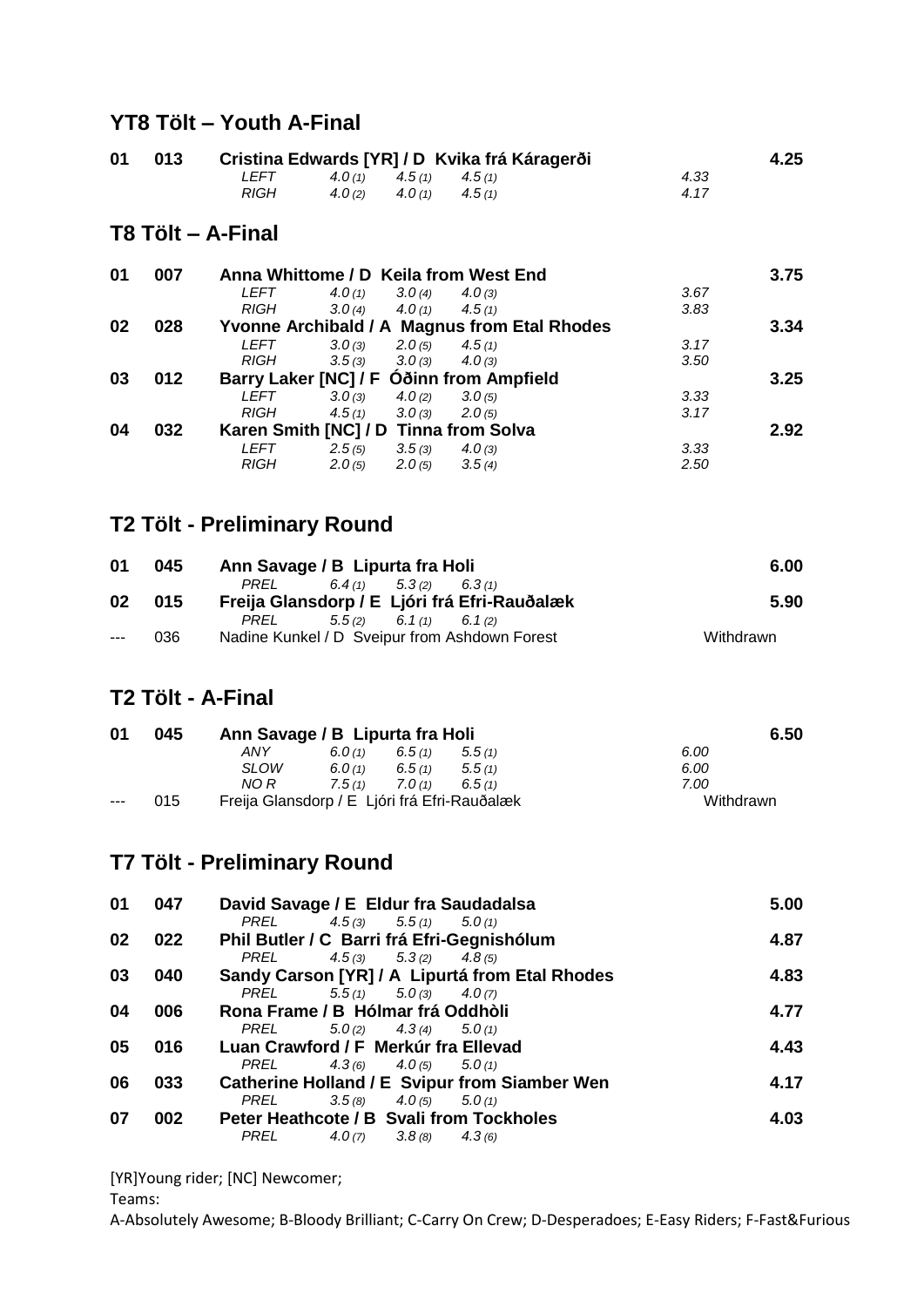| 08                   | 003 |                                        |                   | Katherine Heathcote / A Svipur from Caehaf | 3.83       |
|----------------------|-----|----------------------------------------|-------------------|--------------------------------------------|------------|
|                      |     | PREL $4.5(3)$ $4.0(5)$ $3.0(8)$        |                   |                                            |            |
| $\sim$ $\sim$ $\sim$ | 019 | Smari Slater / F Parker from Blaenwaun |                   |                                            | ELIMINATED |
|                      |     | PREL                                   | $0.0(9)$ $0.0(9)$ | (0.0(9))                                   |            |

#### **T7 Tölt - A-Final**

| 01 | 047 | David Savage / E Eldur fra Saudadalsa |                   |                            |                                                |      | 5.00 |
|----|-----|---------------------------------------|-------------------|----------------------------|------------------------------------------------|------|------|
|    |     | <b>SLOW</b>                           | 4.0 $(4)$         | 5.5(1)                     | 5.0(1)                                         | 4.83 |      |
|    |     | ANY                                   | $5.0(1)$ $5.0(1)$ |                            | 5.5(1)                                         | 5.17 |      |
| 02 | 006 | Rona Frame / B Hólmar frá Oddhòli     |                   |                            |                                                |      | 4.42 |
|    |     | <b>SLOW</b>                           |                   | $4.5(2)$ $4.5(3)$          | 4.5(2)                                         | 4.50 |      |
|    |     | ANY                                   |                   | $4.0(4)$ $4.5(2)$ $4.5(5)$ |                                                | 4.33 |      |
| 02 | 022 |                                       |                   |                            | Phil Butler / C Barri frá Efri-Gegnishólum     |      | 4.42 |
|    |     | <b>SLOW</b>                           | 4.5(2)            | 4.0(4)                     | 4.0(4)                                         | 4.17 |      |
|    |     | ANY                                   |                   | $4.5(2)$ $4.5(2)$ $5.0(2)$ |                                                | 4.67 |      |
| 02 | 040 |                                       |                   |                            | Sandy Carson [YR] / A Lipurtá from Etal Rhodes |      | 4.42 |
|    |     | <b>SLOW</b>                           |                   | $5.0(1)$ $5.0(2)$ $4.0(4)$ |                                                | 4.67 |      |
|    |     | ANY                                   |                   | $3.5(5)$ $4.0(5)$          | 5.0(2)                                         | 4.17 |      |
| 05 | 016 | Luan Crawford / F Merkúr fra Ellevad  |                   |                            |                                                |      | 4.34 |
|    |     | <b>SLOW</b>                           |                   | $3.5(5)$ $4.0(4)$          | 4.5(2)                                         | 4.00 |      |
|    |     | <b>ANY</b>                            | 4.5(2)            | 4.5(2)                     | 5.0(2)                                         | 4.67 |      |

#### **T6 Tölt - Preliminary Round**

| 008 | Fiona Tyson / F Gola from Bridford   | 4.37 |
|-----|--------------------------------------|------|
|     | PREL $4.0(1)$ $4.3(1)$ $4.8(1)$      |      |
| 017 | Luan Crawford / F Björt frá Götu     | 3.97 |
|     | PREL $3.8(2)$ $3.3(2)$ $4.8(1)$      |      |
| 021 | Nadene Butler / E Sóldís frá Miðhópi | 2.70 |
|     | $PREL$ 2.3(3) 2.8(3)<br>3.0(3)       |      |
|     |                                      |      |

#### **T6 Tölt - A-Final**

| 008 |      |        |        |                                                             |                                                                                                                                                                                      | 4.75 |
|-----|------|--------|--------|-------------------------------------------------------------|--------------------------------------------------------------------------------------------------------------------------------------------------------------------------------------|------|
|     | ANY  |        |        |                                                             | 5.00                                                                                                                                                                                 |      |
|     |      |        |        |                                                             | 4.50                                                                                                                                                                                 |      |
| 017 |      |        |        |                                                             |                                                                                                                                                                                      | 3.67 |
|     | ANY  |        |        |                                                             | 4.33                                                                                                                                                                                 |      |
|     | NO R |        |        |                                                             | 3.00                                                                                                                                                                                 |      |
| 021 |      |        |        |                                                             |                                                                                                                                                                                      | 3.17 |
|     | ANY  | 4.0(3) | 3.0(3) | 5.0(2)                                                      | 4.00                                                                                                                                                                                 |      |
|     | NO R | 1.0(3) | 3.0(2) |                                                             | 2.33                                                                                                                                                                                 |      |
|     |      |        | NO R   | $4.5(1)$ $4.5(1)$<br>$4.0(1)$ $4.5(1)$<br>$2.0(2)$ $3.0(2)$ | Fiona Tyson / F Gola from Bridford<br>6.0(1)<br>5.0(1)<br>Luan Crawford / F Björt frá Götu<br>$4.5(1)$ $4.0(2)$ $4.5(3)$<br>4.0(2)<br>Nadene Butler / E Sóldís frá Miðhópi<br>3.0(3) |      |

#### **T1 Tölt - Preliminary Round**

| 01 | 023 |                                       |                                 | Jemimah Adams / F Noi från Brösarpsgården      | 6.63 |
|----|-----|---------------------------------------|---------------------------------|------------------------------------------------|------|
|    |     | PREL                                  | $6.8(1)$ $6.3(3)$ $6.8(1)$      |                                                |      |
| 02 | 041 |                                       |                                 | James Faulkner / E Flans frá Víðivöllum-Fremri | 6.50 |
|    |     |                                       | PREL $6.5(2)$ $6.7(1)$ $6.3(2)$ |                                                |      |
| 03 | 042 | James Faulkner / E Perla från Smara 1 |                                 |                                                | 6.30 |
|    |     | PREL                                  | $6.3(3)$ $6.3(3)$ $6.3(2)$      |                                                |      |

[YR]Young rider; [NC] Newcomer;

Teams: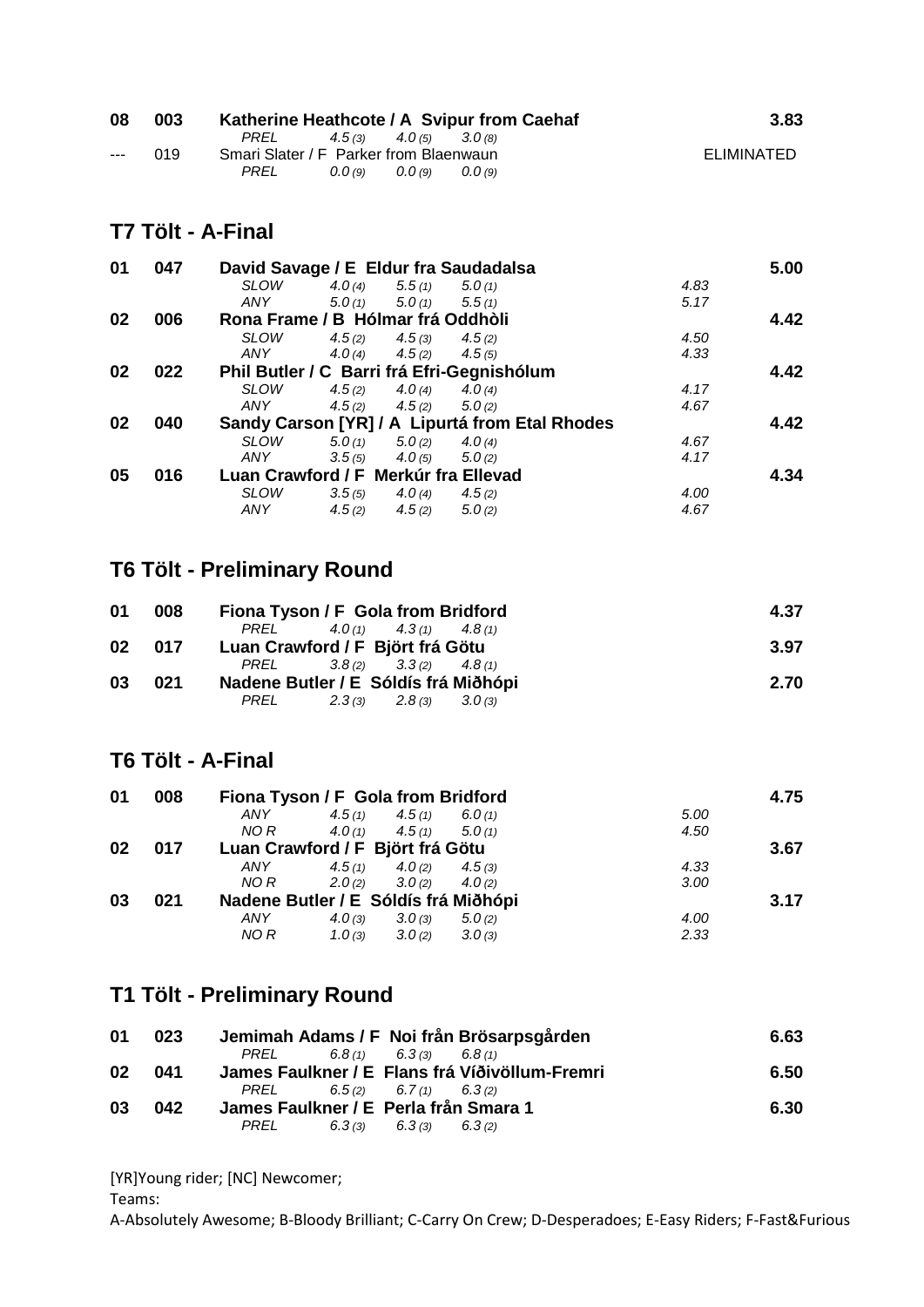| 04 | 025 | Jemimah Adams / F Kolbeinn frá Efri-Rauðalæk                                                         | 6.27      |
|----|-----|------------------------------------------------------------------------------------------------------|-----------|
| 05 | 027 | 6.3(3) 6.5(2) 6.0(5)<br>PREL<br>Mike Adams / C Kafteinn frá Kommu<br>PREL<br>6.2 (5) 6.3 (3) 6.2 (4) | 6.23      |
| 06 | 001 | Fi Pugh / A Maron fra Jakobsgården                                                                   | 5.60      |
|    |     | PREL<br>$5.3(6)$ $5.8(6)$ $5.7(6)$                                                                   |           |
| 07 | 035 | Nadine Kunkel / D Kjarkur frá Efri-Rauðalæk                                                          | 5.57      |
|    |     | $5.3(6)$ $5.7(7)$<br>PREL<br>5.7(6)                                                                  |           |
| 08 | 005 | Ellen Brimble / B Blævar frá Stóru-Ásgeirsá                                                          | 5.50      |
|    |     | $5.3(6)$ $5.7(7)$<br>PREL<br>5.5(8)                                                                  |           |
| 09 | 018 | Mandy Slater / E Dinni from Salisbury                                                                | 5.23      |
|    |     | $5.2(9)$ $5.5(9)$<br>5.0(10)<br>PREL                                                                 |           |
| 10 | 014 | Torben Rees / D Pipar frá Fölskvi                                                                    | 5.10      |
|    |     | $5.2(9)$ $4.8(10)$ $5.3(9)$<br>PREL                                                                  |           |
| 11 | 039 | Aidan Carson [YR] / F Óðinn from Inchree                                                             | 4.63      |
|    |     | PREL<br>4.2 (11) $4.7(11)$ $5.0(10)$                                                                 |           |
| 12 | 010 | Daisy Taylor / C Kappi fra Frøberg                                                                   | 3.90      |
|    |     | $3.5(12)$ $4.7(11)$ $3.5(12)$<br>PREL                                                                |           |
|    | 046 | Ann Savage / B Svartur fra Hellulandi                                                                | Withdrawn |

### **T1 Tölt - A-Final**

| 01 | 023 |                                       |        |        | Jemimah Adams / F Noi från Brösarpsgården   |      | 7.56 |
|----|-----|---------------------------------------|--------|--------|---------------------------------------------|------|------|
|    |     | <b>SLOW</b>                           | 7.5(1) | 7.0(1) | 7.0(1)                                      | 7.17 |      |
|    |     | LENG                                  | 7.5(1) | 7.5(1) | 7.5(1)                                      | 7.50 |      |
|    |     | FAST                                  | 8.0(1) | 8.0(1) | 8.0(1)                                      | 8.00 |      |
| 02 | 042 | James Faulkner / E Perla från Smara 1 |        |        |                                             |      | 6.50 |
|    |     | <b>SLOW</b>                           | 6.5(2) | 6.5(2) | 6.5(2)                                      | 6.50 |      |
|    |     | LENG                                  | 6.5(2) | 6.5(2) | 6.5(2)                                      | 6.50 |      |
|    |     | FAST                                  | 6.5(2) | 6.5(2) | 6.5(2)                                      | 6.50 |      |
| 03 | 035 |                                       |        |        | Nadine Kunkel / D Kjarkur frá Efri-Rauðalæk |      | 6.11 |
|    |     | <b>SLOW</b>                           | 6.0(3) | 6.0(3) | 5.5(4)                                      | 5.83 |      |
|    |     | LENG                                  | 6.5(2) | 6.0(3) | 6.5(2)                                      | 6.33 |      |
|    |     | FAST                                  | 6.5(2) | 6.0(3) | 6.0(3)                                      | 6.17 |      |
| 04 | 005 |                                       |        |        | Ellen Brimble / B Blævar frá Stóru-Ásgeirsá |      | 5.83 |
|    |     | <b>SLOW</b>                           | 5.5(4) | 6.0(3) | 5.5(4)                                      | 5.67 |      |
|    |     | LENG                                  | 6.0(4) | 5.5(4) | 6.0(4)                                      | 5.83 |      |
|    |     | FAST                                  | 6.5(2) | 6.0(3) | 5.5(5)                                      | 6.00 |      |
| 05 | 001 | Fi Pugh / A Maron fra Jakobsgården    |        |        |                                             |      | 5.67 |
|    |     | <b>SLOW</b>                           | 5.0(5) | 5.5(5) | 6.0(3)                                      | 5.50 |      |
|    |     | LENG                                  | 5.0(5) | 5.5(4) | 6.0(4)                                      | 5.50 |      |
|    |     | FAST                                  | 6.0(5) | 6.0(3) | 6.0(3)                                      | 6.00 |      |

## **DWTT Tolt, Trot Walk Dressage -**

| 01 | 016 | Luan Crawford / F Merkúr fra Ellevad<br><i>FREE</i><br>6.2(1)                        | 6.20 |
|----|-----|--------------------------------------------------------------------------------------|------|
| 02 | 006 | Rona Frame / B Hólmar frá Oddhòli<br><i>FREE</i>                                     | 5.30 |
| 03 | 018 | 5.3(2)<br>Mandy Slater / E Dinni from Salisbury                                      | 5.00 |
| 04 | 017 | FREE<br>5.0(3)<br>Luan Crawford / F Björt frá Götu                                   | 4.90 |
| 05 | 043 | FREE<br>4.9(4)<br>Patricia Barber / C Freya from Meadowhead                          | 4.00 |
| 06 | 008 | <i>FREE</i><br>4.0(5)<br>Fiona Tyson / F Gola from Bridford<br><i>FREE</i><br>3.5(6) | 3.50 |
|    |     |                                                                                      |      |

[YR]Young rider; [NC] Newcomer;

Teams: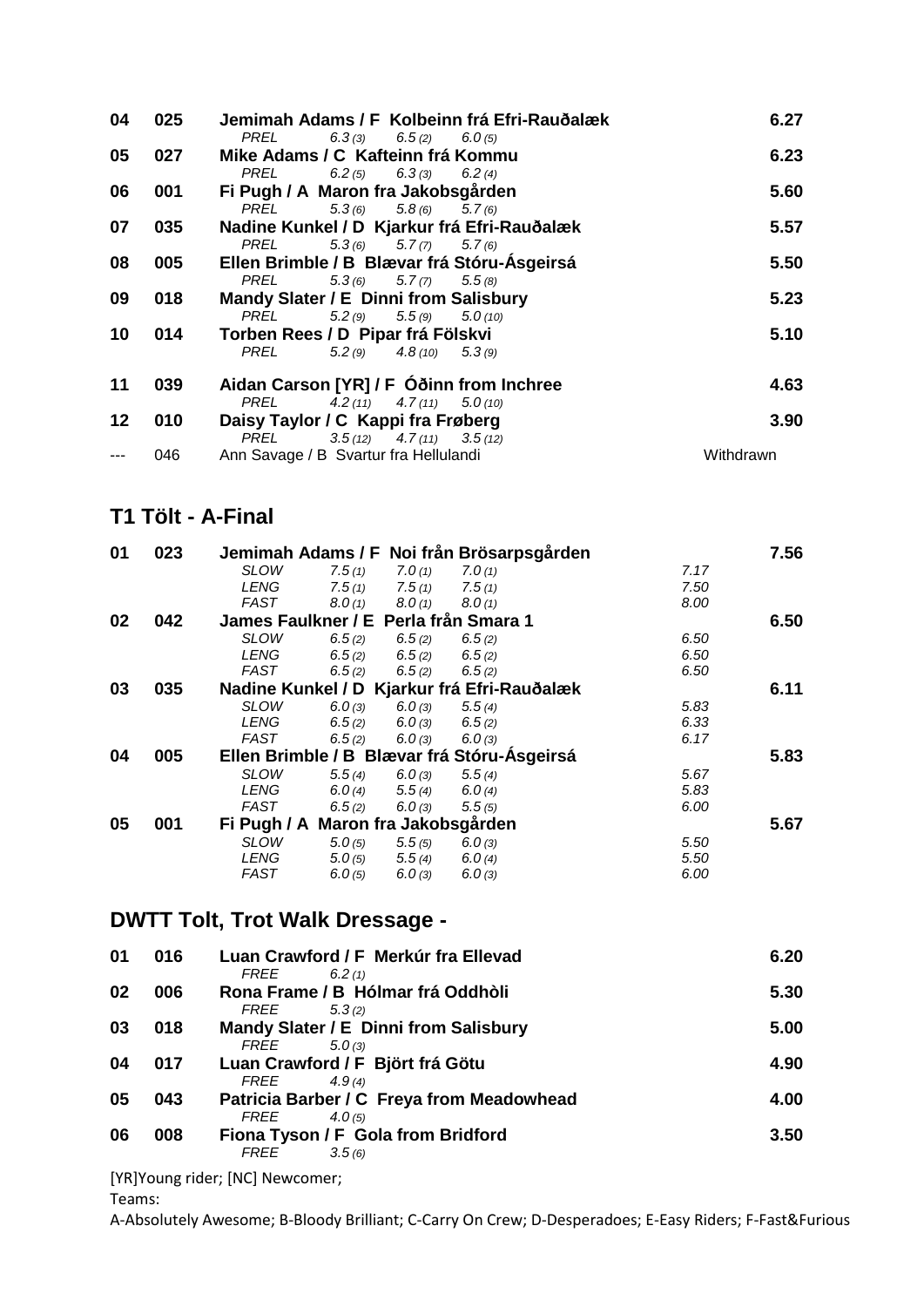| 07           | 013               | Cristina Edwards [YR] / D Kvika frá Káragerði                                                                                                             | 2.50                                |
|--------------|-------------------|-----------------------------------------------------------------------------------------------------------------------------------------------------------|-------------------------------------|
| $---$<br>--- | 001<br>004<br>036 | <b>FREE</b><br>2.5(7)<br>Fi Pugh / A Maron fra Jakobsgården<br>Lesley Dellar [NC] / C Siður frá Kópavogi<br>Nadine Kunkel / D Sveipur from Ashdown Forest | Withdrawn<br>Withdrawn<br>Withdrawn |
|              |                   | <b>FS1 Free Style Performance -</b>                                                                                                                       |                                     |
| 01           | 001               | Fi Pugh / A Maron fra Jakobsgården                                                                                                                        | 5.90                                |
| 02           | 006               | <b>FREE</b><br>5.9(1)<br>Rona Frame / B Hólmar frá Oddhòli                                                                                                | 4.40                                |
| $---$        | 029               | <b>FREE</b><br>4.4(2)<br>Martine Bye-Duke [NC] / B Lois from Siamber Wen<br><b>FREE</b><br>0.0(3)                                                         | <b>ELIMINATED</b>                   |
|              |                   | <b>TT1 Track and Trail - Preliminary Round</b>                                                                                                            |                                     |
| 01           | 014               | Torben Rees / D Pipar frá Fölskvi<br><b>PREL</b><br>13.8(1)                                                                                               | 13.80                               |
| 01           | 043               | Patricia Barber / C Freya from Meadowhead<br><b>PREL</b><br>13.8(1)                                                                                       | 13.80                               |
| 03           | 013               | Cristina Edwards [YR] / D Kvika frá Káragerði                                                                                                             | 13.50                               |
| 04           | 033               | <b>PREL</b><br>13.5(3)<br><b>Catherine Holland / E Svipur from Siamber Wen</b>                                                                            | 13.20                               |
| 05           | 007               | <b>PREL</b><br>13.2(4)<br>Anna Whittome / D Keila from West End                                                                                           | 12.50                               |
| 05           | 048               | <b>PREL</b><br>12.5(5)<br>Andrea Stauffer / D Enja from Sykehouse                                                                                         | 12.50                               |
| 07           | 002               | <b>PREL</b><br>12.5(5)<br>Peter Heathcote / B Svali from Tockholes                                                                                        | 12.00                               |
| 08           | 003               | <b>PREL</b><br>12.0(7)<br>Katherine Heathcote / A Svipur from Caehaf                                                                                      | 11.50                               |
| 08           | 050               | <b>PREL</b><br>11.5(8)<br>Ann Savage / Klettur frá Efri-Rauðalæk                                                                                          | 11.50                               |
| 10           | 049               | <b>PREL</b><br>11.5(8)<br>Pedro Carrasco [NC] / F Enja from Sykehouse                                                                                     | 11.30                               |
| 11           | 031               | PREL<br>11.3(10)<br>Jane Henson [NC] / A Jörð frá Kjarnholtum I                                                                                           | 10.30                               |
| 12           | 038               | <b>PREL</b><br>10.3(11)<br>H Ashford [NC] / B Óskadís frá Kópareykjum                                                                                     | 9.80                                |
| 13           | 037               | <b>PREL</b><br>9.8(12)<br>Debbie Ede [NC] / C in-hand Assa frá Aðalbóli 1<br><b>PREL</b><br>6.5(13)                                                       | 6.50                                |
|              |                   | <b>PP1 Pace Test -</b>                                                                                                                                    |                                     |
| 01           | 027               | Mike Adams / C Kafteinn frá Kommu                                                                                                                         | 6.59                                |

| 01 | 027 | Mike Adams / C Kafteinn frá Kommu        |        |            |                   |            |        | 6.59 |
|----|-----|------------------------------------------|--------|------------|-------------------|------------|--------|------|
|    |     | 1ST                                      | 3.0(3) | 7.0(1)     | 6.5(1)            | 4.0(5)     | 8.7(4) |      |
|    |     | 2ND                                      | 6.5(2) | 7.0(1)     | 7.0(1)            | 4.0(3)     | 8.5(6) |      |
| 02 | 042 | James Faulkner / E Perla från Smara 1    |        |            |                   |            |        | 6.17 |
|    |     | 1ST.                                     | 6.0(2) | $6.0\,(3)$ | 6.5(1)            | 6.0(1)     | 9.8(1) |      |
|    |     | 2ND                                      | 7.0(1) |            | $6.5(2)$ $6.5(2)$ | 6.0(1)     | 9.5(4) |      |
| 03 | 039 | Aidan Carson [YR] / F Oðinn from Inchree |        |            |                   |            |        | 4.09 |
|    |     | 1ST                                      | 6.5(1) | 6.5(2)     | 6.0(4)            | 5.0(3)     | 9.0(3) |      |
|    |     | 2ND                                      | 0.0(4) | 0.0(4)     | 6.0(3)            | $4.0\,(3)$ | 9.7(3) |      |
|    |     |                                          |        |            |                   |            |        |      |

[YR]Young rider; [NC] Newcomer;

Teams: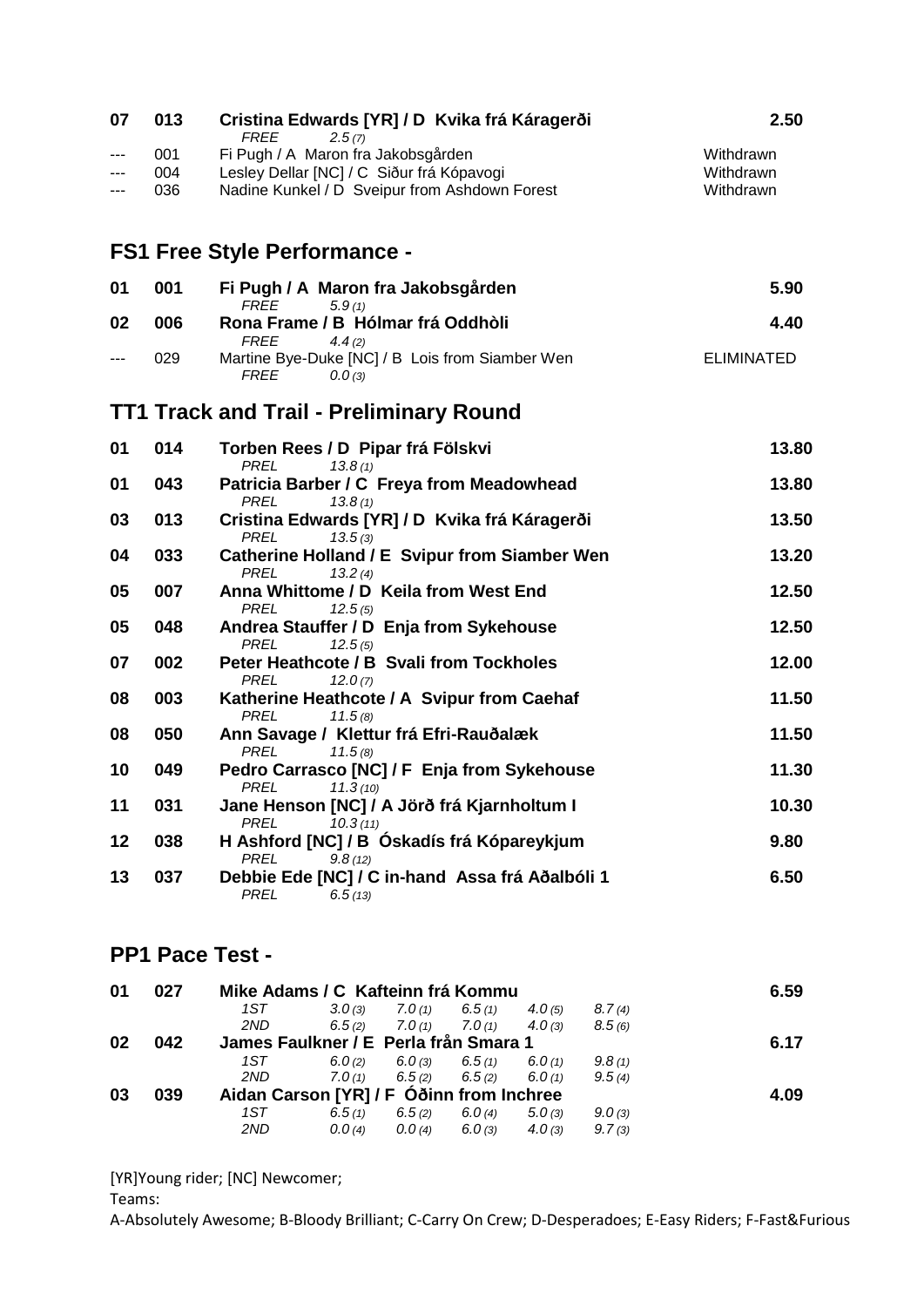| 04 | 024 | Jemimah Adams / F Háfeti frá Hurðarbaki      |        |        |        |        |         | 3.75 |
|----|-----|----------------------------------------------|--------|--------|--------|--------|---------|------|
|    |     | 1ST                                          | 2.5(4) | 6.0(3) | 6.5(1) | 5.5(2) | 9.1(2)  |      |
|    |     | 2ND                                          | 3.5(3) | 6.5(2) | 0.0(5) | 0.0(5) | 8.8(5)  |      |
| 05 | 020 | Smari Slater / F Venja frá Grund 2           |        |        |        |        |         | 1.67 |
|    |     | 1ST                                          | 0.0(5) | 0.0(6) | 4.5(5) | 5.0(3) | 0.0(5)  |      |
|    |     | 2ND                                          | 0.0(4) | 0.0(4) | 5.5(4) | 5.0(2) | 10.2(2) |      |
| 06 | 030 | Robyn Philpott [YR] / C Breki frá Neðra-Seli |        |        |        |        |         | 0.00 |
|    |     | 1ST                                          | 0.0(5) | 3.0(5) | 0.0(6) | 0.0(6) | 0.0(5)  |      |
|    |     | 2ND                                          | 0.0(4) | 0.0(4) | 0.0(5) | 0.0(5) | 12.4(1) |      |

### **P2 SpeedPass -**

| 01    | 039 | Aidan Carson [YR] / F Óðinn from Inchree     |        | 5.22      | 8.87"  |
|-------|-----|----------------------------------------------|--------|-----------|--------|
|       |     | <b>1ST HEAT</b>                              | 8.87"  |           |        |
|       |     | 2ND HEAT                                     | 8.91"  |           |        |
| 02    | 024 | Jemimah Adams / F Háfeti frá Hurðarbaki      |        | 4.72      | 9.17"  |
|       |     | 2ND HEAT                                     | 9.17"  |           |        |
| 03    | 020 | Smari Slater / F Venja frá Grund 2           |        | 3.72      | 9.77"  |
|       |     | <b>1ST HEAT</b>                              | 9.77"  |           |        |
| 04    | 034 | Becca Hughes / D Erró frá Rauðafelli III     |        | 1.82      | 10.91" |
|       |     | <b>1ST HEAT</b>                              | 11.14" |           |        |
|       |     | 2ND HEAT                                     | 10.91" |           |        |
| 05    | 032 | Karen Smith [NC] / D Tinna from Solva        |        | 1.43      | 11.14" |
|       |     | <b>1ST HEAT</b>                              | 11.81" |           |        |
|       |     | 2ND HEAT                                     | 11.14" |           |        |
| $---$ | 030 | Robyn Philpott [YR] / C Breki frá Neðra-Seli |        |           |        |
| $---$ | 027 | Mike Adams / C Kafteinn frá Kommu            |        | Withdrawn |        |
|       | 042 | James Faulkner / E Perla från Smara 1        |        | Withdrawn |        |

|    |     | <b>Combination: Youth Elementary Combination YV5 7 YT8)</b> |      |
|----|-----|-------------------------------------------------------------|------|
| 01 | 013 | Cristina Edwards [YR] / Kvika frá Káragerði / D             | 3.95 |
|    |     | <b>Combination: Elementary Combination (V5 &amp; T8)</b>    |      |
| 01 | 007 | Anna Whittome / Keila from West End / D                     | 3.85 |
| 02 | 029 | Martine Bye-Duke [NC] / Lois from Siamber Wen / B           | 3.48 |
| 03 | 031 | Jane Henson [NC] / Jörð frá Kjarnholtum I / A               | 2.34 |
|    |     | Combination: Five Gait (F1 & T1/T2 & PP1/P2)                |      |
| 01 | 027 | Mike Adams / Kafteinn frá Kommu / C                         | 6.41 |
| 02 | 042 | James Faulkner / Perla från Smara 1 / E                     | 6.20 |
| 03 | 039 | Aidan Carson [YR] / Óðinn from Inchree / F                  | 5.14 |
|    |     | Combination: Four Gait (V1 & T1/T2)                         |      |
| 01 | 041 | James Faulkner / Flans frá Víðivöllum-Fremri / E            | 6.42 |
| 02 | 025 | Jemimah Adams / Kolbeinn frá Efri-Rauðalæk / F              | 6.40 |

[YR]Young rider; [NC] Newcomer;

Teams: